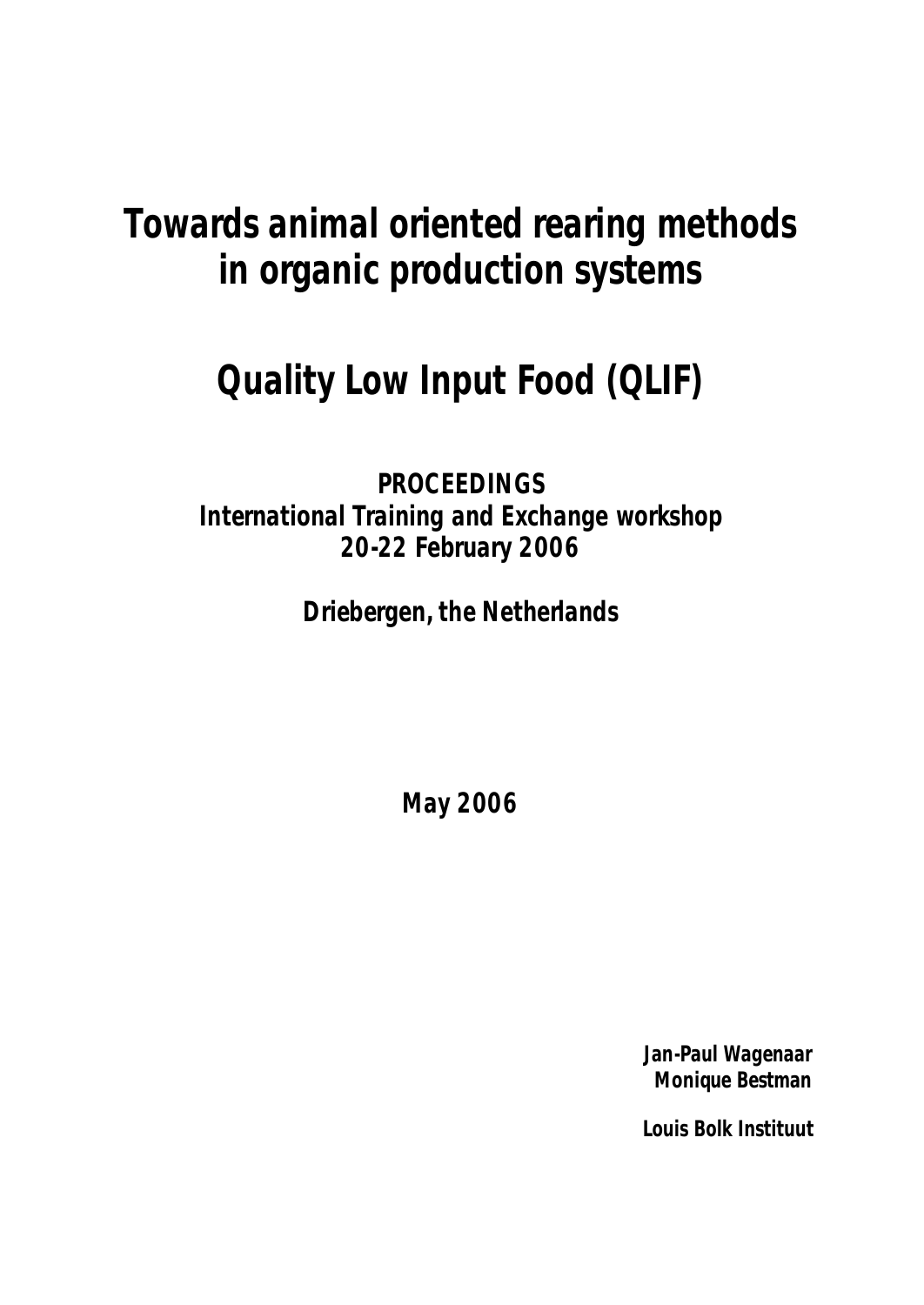# **CONTENTS**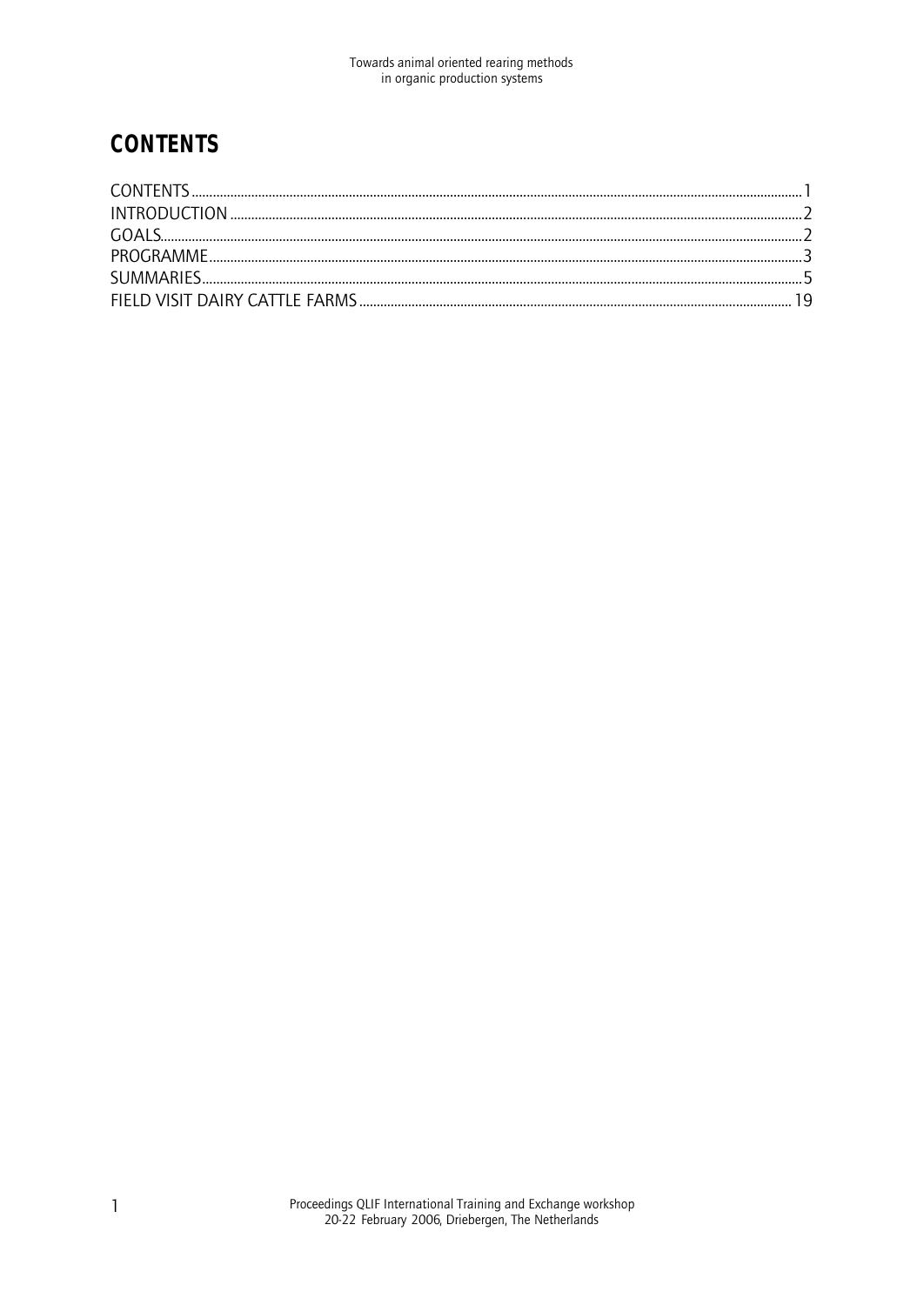# **INTRODUCTION**

One of the foundations of organic animal production systems is that animals are kept in a more natural way. In terms of housing, animals get more space, have access to outside areas and are fed organic rations. This results in unique, farm-specific production systems with emphasis on animal welfare and product quality. In recent years it has become clear that strategies to rear replacement animals are getting more important. There is a public demand for more animal oriented, sustainable production systems. Also farmers realize that rearing is the key to raise suitable animals that fit into their production system. Circumstances during the rearing period affect health, wellbeing and production, not only during the rearing period itself, but also during later life. In organic egg production and in organic milk production farmers realize that organic production requires organically sound rearing practices!

As part of the EU-programme Quality of Low Input Food (QLIF; see www.qlif.org) a meeting will be organised for researchers with as topic the case of rearing laying pullets and dairy calves. The aims of the meeting are:

- 1. Draw up scientific framework regarding importance of good rearing practices
- 2. Exchange of ongoing research
- 3. Translation of research findings to farmers' practice
- 4. Indicate future research needs and priorities

# **GOALS**

The goals of the workshop are as follows:

- Highlight the importance of animal oriented rearing practices
- Exchange ongoing research
- Exchange of views and experiences
- To translate research findings to farmers' practice, but also translate farmers' needs and experiences into research
- Do we do enough to get research into animal oriented rearing a proper place?
- How should we address research needs and priorities?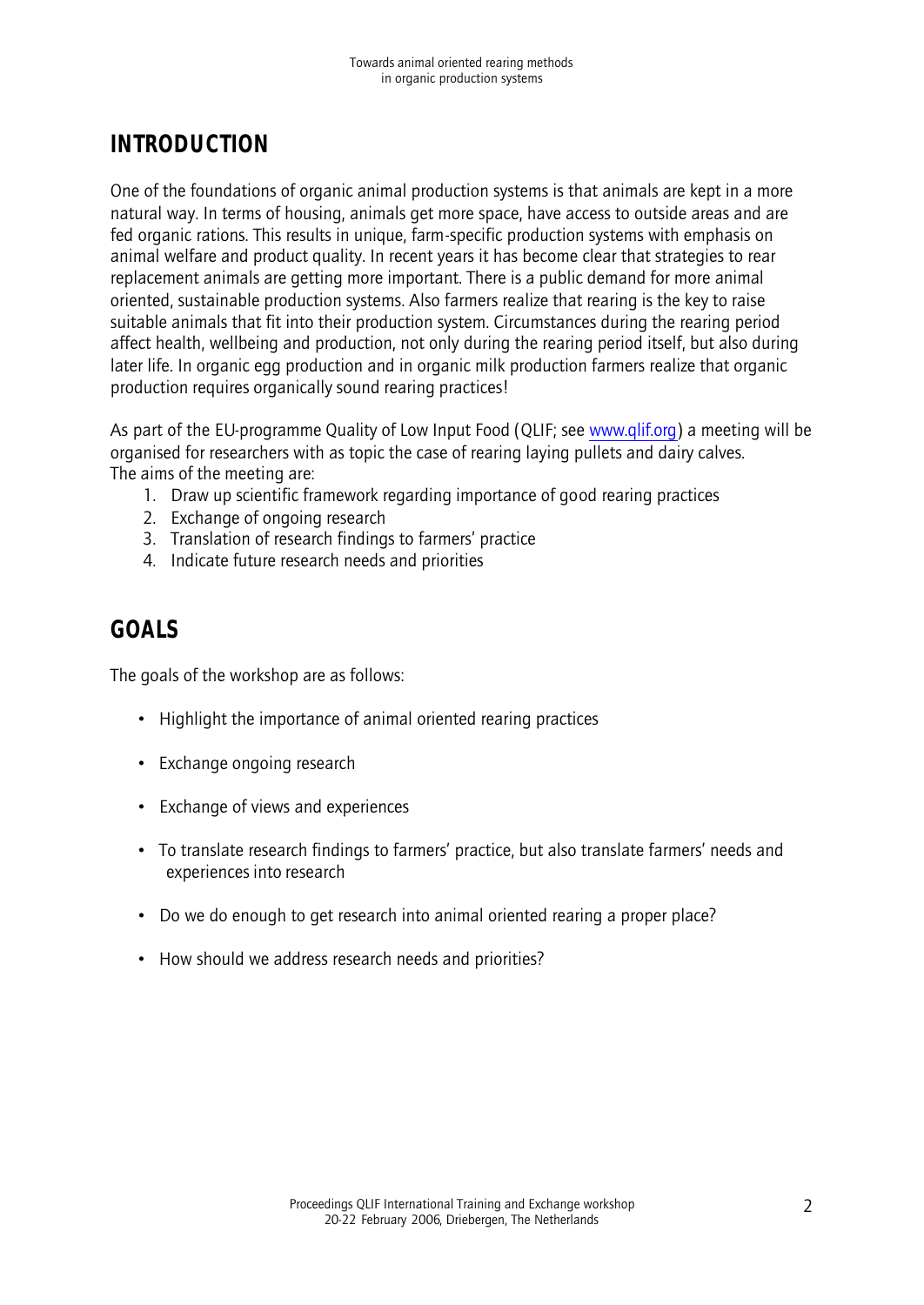# **PROGRAMME**

|       | Monday 20 February 2006                                                                                                                                                                           |
|-------|---------------------------------------------------------------------------------------------------------------------------------------------------------------------------------------------------|
| 13.00 | Arrival and registration                                                                                                                                                                          |
| 13.30 | Introduction                                                                                                                                                                                      |
| 14.00 | Dr. Paul Koene<br>Applied ethologist, Wageningen University, the Netherlands<br>Rearing conditions and adult performance: a scientific framework with<br>examples of poultry and cattle husbandry |
| 15.00 | <b>Short break</b>                                                                                                                                                                                |
| 15.15 | Ir. Monique Bestman<br>researcher Organic Poultry, Louis Bolk Institute, the Netherlands<br>Best rearing practices for organic laying hens                                                        |
| 15.45 | Ir. Ron Methorst<br><b>AgroEco Consultancy, the Netherlands</b><br>How to support farmers in changing to animal oriented rearing: case of laying<br>hens in the Netherlands                       |
| 16.15 | Tea break                                                                                                                                                                                         |
| 16.45 | Ir. Jos Langhout<br>researcher Dairy Cattle, Louis Bolk Institute, the Netherlands<br>Suckling systems in modern dairy farming                                                                    |
| 17.15 | Prof. Dr. Ton Baars<br>University of Kassel, Witzenhausen, Germany<br>Suckling systems: validation of an alternative rearing system                                                               |
| 18.00 | End of first day, Buffet at Kraaybekerhof                                                                                                                                                         |
|       | Tuesday 21 February 2006                                                                                                                                                                          |

| 08.30 | Departure field visit from Louis Bolk Institute                      |
|-------|----------------------------------------------------------------------|
|       | Dairy cattle farms of Jan Vrolijk, Oosthuizen, Noord-Holland         |
| 12.30 | Lunch                                                                |
|       | Dairy cattle farms of Nils Spaans, Broek in Waterland, Noord-Holland |
|       |                                                                      |

- **14.30 Arrival back at Louis Bolk Institute**
- **15.00 Berry Reuvekamp Animal Sciences Group, Wageningen University, the Netherlands** *Experiences with pullet rearing (on research station)*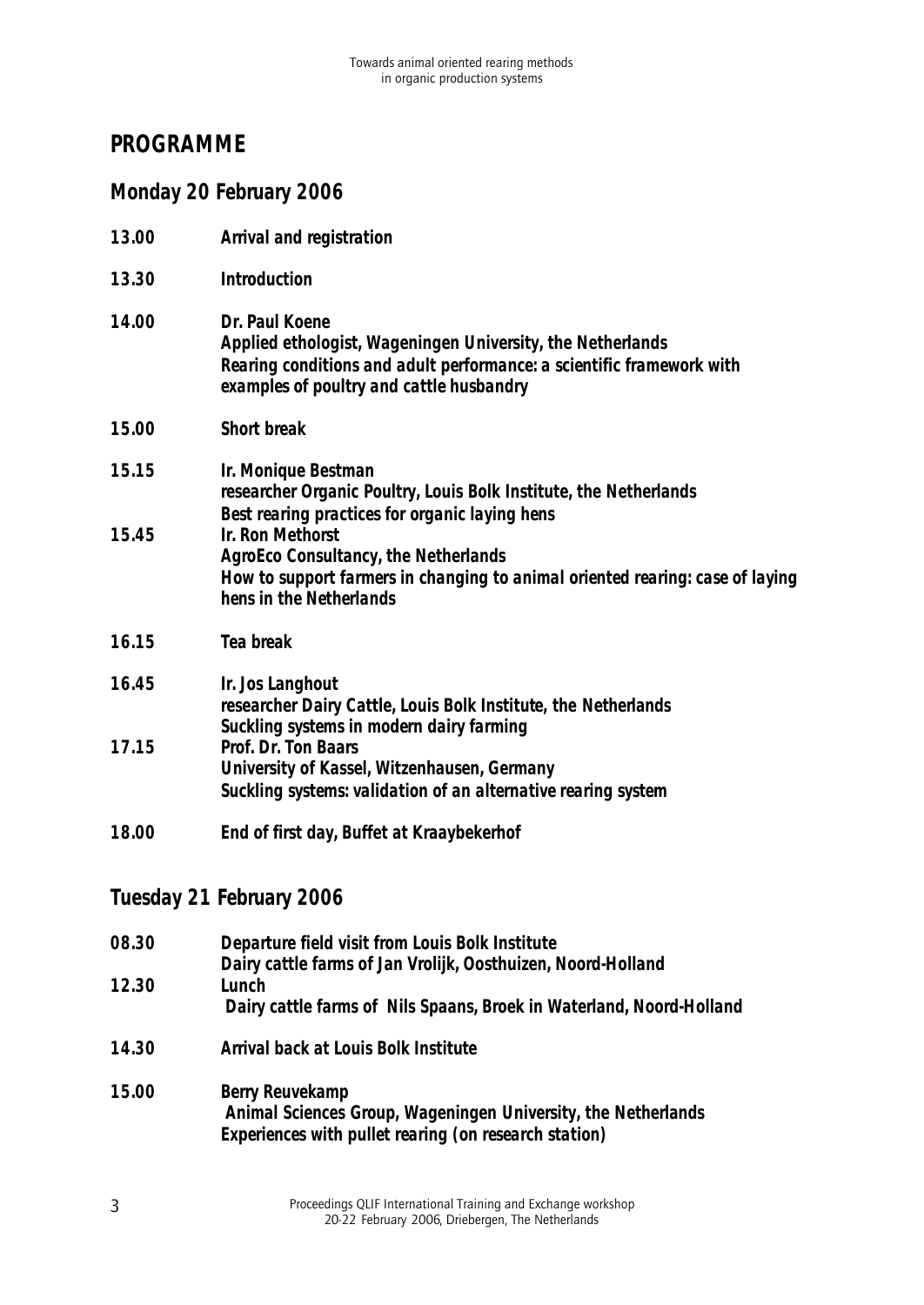- **15.45 Tea Break**
- **16.00 Exchange of ongoing research by participants**
- **17.30 End of second day, no dinner organized**

# **Wednesday 22 February 2006**

- **09.00 Prof. Dr. Ute Knierim University of Kassel, Witzenhausen, Germany** *Welfare aspects of pullet rearing – behavioural freedom versus health?*
- **10.00 Dr. Kathryn Ellis Glasgow Veterinary School, UK** *Animal health in organic dairy production in practice*
- **11.00 Coffee break**
- **11.30 Final session: put together important conclusions and findings; indicate future research needs and priorities**
- **12.30 Lunch and departure**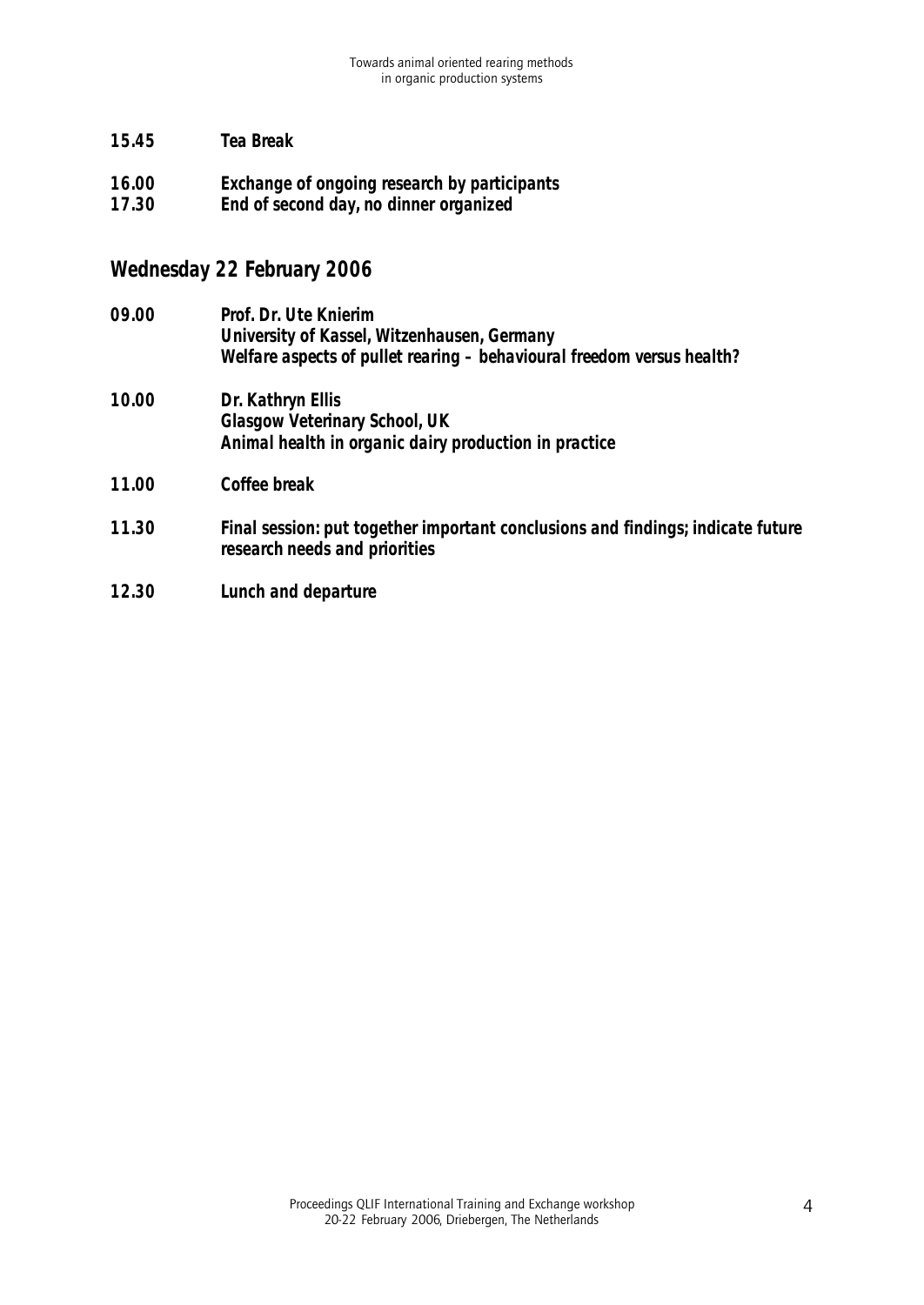# **SUMMARIES**

| Rearing conditions and adult performance $-$ a scientific framework with examples from poultry |  |
|------------------------------------------------------------------------------------------------|--|
| Paul Koene                                                                                     |  |
| Monique Bestman                                                                                |  |
| Ron Methorst                                                                                   |  |
| Jos Langhout                                                                                   |  |
| Ton Baars and Jenifer Wohlers                                                                  |  |
| Berry Reuvekamp                                                                                |  |
| Ute Knierim                                                                                    |  |
| Katrryn Ellis                                                                                  |  |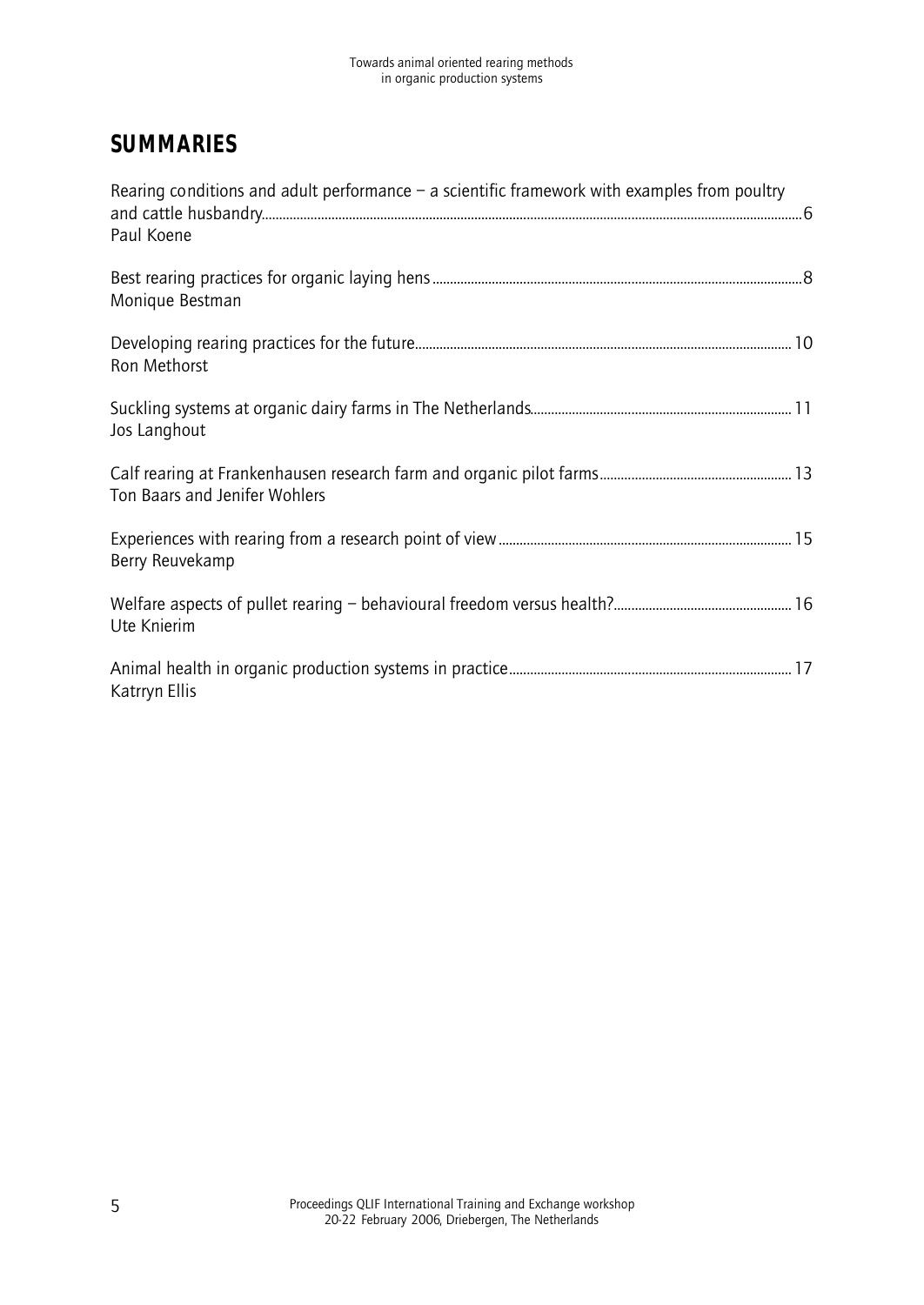# **Rearing conditions and adult performance – a scientific framework with examples from poultry and cattle husbandry**

Paul Koene, Wageningen University, Wageningen, the Netherlands, paul.koene@wur.nl

## **Effects of rearing conditions on adult behaviour**

Studies in rats proved that environmental enrichment during rearing improves the performances in a maze run. Environmental enrichment during rearing has been shown to lead to more synapses in the brain, greater acetylcholine production and a thicker cerebral cortex. This counts for both mammals and birds. Extreme rearing conditions can have far-reaching consequences. Harlow grew monkeys without mother and without other conspecifics. In adult life these animals showed pathologies, withdrawal from social interactions, self-mutilation, deficits in sexual behaviour, failing to care for own young, etc.. How animals are reared has an important impact on their later behaviour. Early access to commodities affects later abilities. Fear and stress play major roles during ontogeny. Recommendations: fear and stress should be avoided during rearing, animals should be prepared thoroughly for the recourses they will encounter as adults and early investment in the behaviour of young animals may save time and money.

### **Concept of potential wildness**

The concept of potential wildness, indicating the ability to show wild-type behaviour and to survive in the wild, is introduced to weigh species-specific behaviour, environmental requirements and animal welfare (behavioural needs), ranging between natural and captive conditions. The higher the potential wildness of an animal, the higher its environmental requirements. For example the potential wildness of a bankiva is higher than that of a broiler. The fundamental difference between environmental requirements and environmental enrichment is that by satisfying the first, the environment only offers the basic needs and this only reduces suffering. However, by offering the second, the environment may even induce states of pleasure in the animal.

#### **Environment of adaptedness**

Animals are adapted to react on stimuli from the environment according to the rules that developed in environments on 3 different levels: evolution, domestication and the current situation. If there is a mismatch between these 3 environments, an animal has problems with adapting to its current environment. The idea of the environments of adaptedness is valuable to emphasize the fact that contemporary organisms may exist in an environment very different from that in which many of their traits were first selected. Any difference between these environments could be a source of stress for which contemporary animals would try to compensate. In practice, the environments of evolution and domestication are frequently mismatched to the current environment and thus animals find themselves doing the best they can, to deal with contemporary stimuli using the traits they evolutionary possess. If the time budget of contemporary animals differs much from the time budget of the same species or its ancestors in an environment where it may first be adapted to, this is an indication for a mismatch between the environments of adaptedness. An example is the almost 100% foraging and feeding behaviour in bankiva's, compared to 70% resting behaviour in broilers.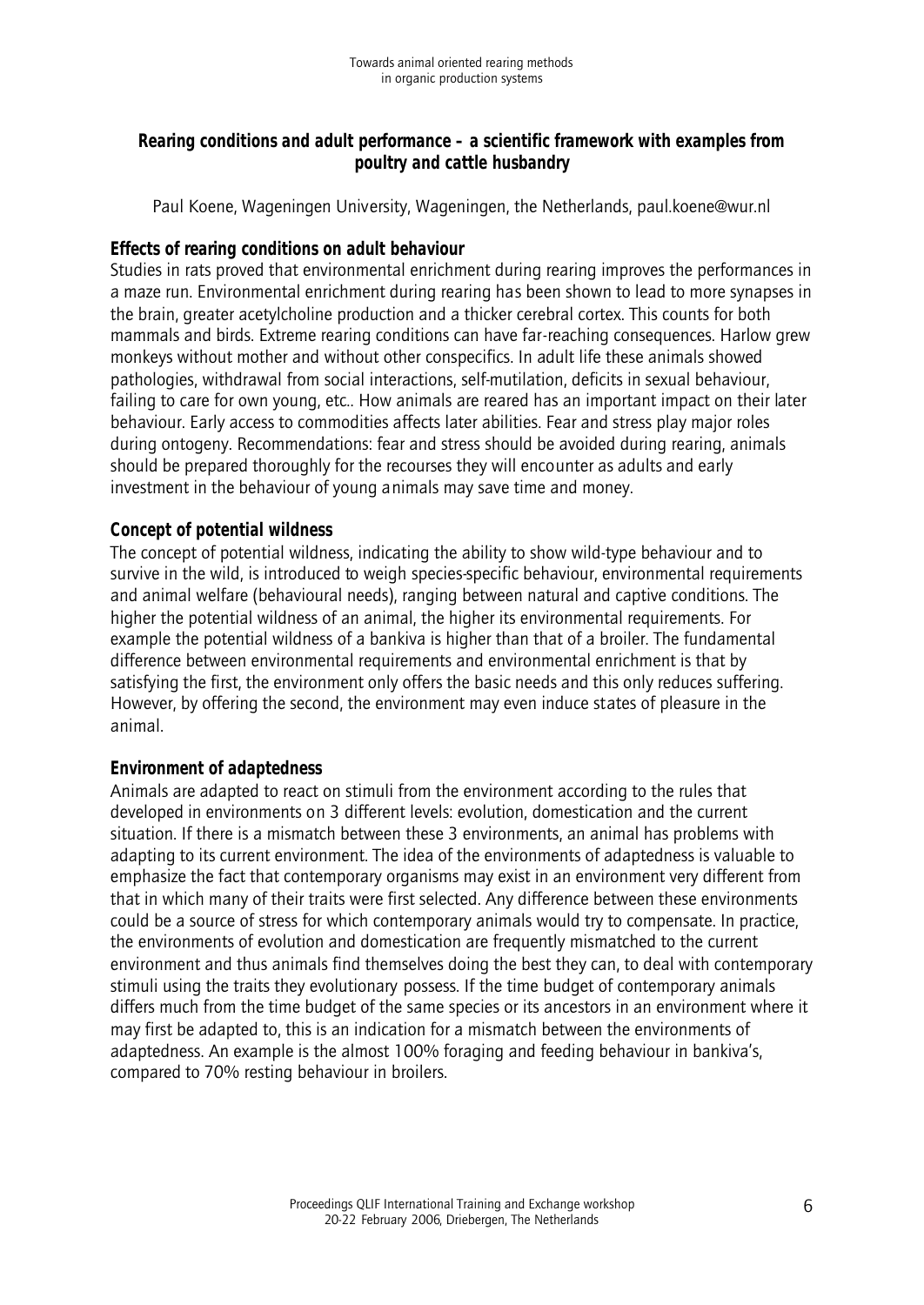# **Actions needed**

As human actions for poultry are mentioned more space per facility (foraging, dust-bathing, etc.), plants or stimuli in the environment (make them feel safe), mother hen, more space outside, less stress during rearing, better rearing conditions in preparation for adult environment, substrate, exploration and enrichment in the first 4 weeks. As human actions for adult cows are mentioned: pasture, adequate floors and rearing calf with mother. For calves roughage, more milk, group housing and rearing with mother are mentioned.

# **Conclusions**

It is concluded that there is a lack of literature concerning the influence of rearing conditions on adult behaviour in domestic animals, that current rearing conditions should be adapted and that more research has to be done on wild, feral and extensively kept 'domestic' animals has to be done in order to be able to match the 3 levels of environmental adaptedness.

# **Overall conclusions by editors**

**- Effect of rearing circumstances have neuro-physiological base and are long lasting**

**- Circumstances during early rearing, or during specific short periods in early life, have big effects on an animals life**

**- A change of environment can only be called an enrichment if it leads to pleasure for the animal**

**- The wild ancestor of a species is often referred to in the case of increasing animal welfare, while we should look at the environment in which a species has been domesticated. Example: bankiva – layer – broiler and feeding behaviour, rest behaviour and abnormal behaviour.**

**- There is a difference between natural and unnatural suffering. Natural suffering animals can cope with because they still have the tools to do so. Unnatural suffering is caused by artificial living circumstances. Animals don't have a behavioural repertoire to deal with this.**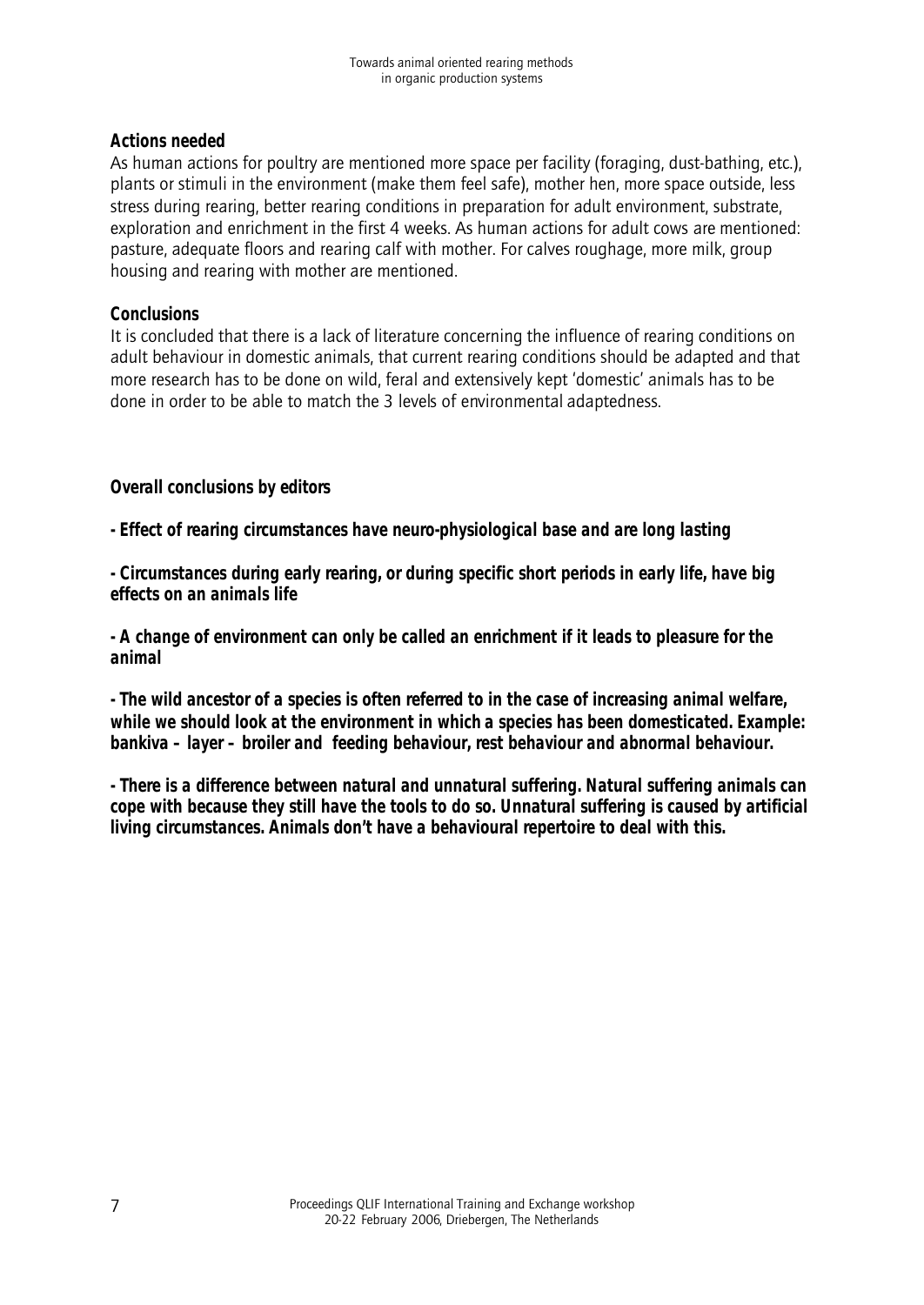# **Best rearing practices for organic laying hens**

Monique Bestman, Louis Bolk Institute, Driebergen, the Netherlands, m.bestman@louisbolk.nl

## **Feather pecking in rearing hens**

Feather pecking is the main welfare problem in laying hens, also in alternative systems. Several studies showed that the rearing factors are of crucial importance for feather pecking, not only during the rearing period, but also during the laying period. Only some studies have been done in 'the field' in stead of in experimental situations. Because we intended to write a handbook for organic farmers about the prevention of feather pecking, we were interested in information about this behaviour in this specific group of rearing farms. We wanted to know the degree of feather pecking in rearing hens, risk factors for feather pecking in rearing hens and the persistence of feather pecking throughout life, once it had started during the rearing period.

# **Monitoring of rearing flocks**

We monitored 29 flocks of pullets which were reared on different farms. We collected data from week 1 to week 30 about management, housing and feather pecking damage. The pullets were visited at 5 ages during rearing and once they were 30 weeks old on the laying farm. On the laying farms, again data were collected about housing, management and feather damage.

### **Results**

During the rearing period feather pecking was seen in 13 out of 24 flocks (54%). Although nearly all the differences between the categories 'flocks that did feather peck' and 'flocks that did not feather peck', were the same as expected from literature results (for example 'larger group size leads to more feather pecking'), in our study we could identify only one risk factor being statistical significant. In the feather pecking category the density during the first 4 weeks of life was 35 chicks/m<sup>2</sup>, while in the non-feather pecking category it was 22 chicks/m<sup>2</sup>. Of 21 flocks we had information on feather pecking both during rearing and during laying. Of 11 flocks that feather pecked during rearing, 9 (82%) of them did so during lay. Of 10 flocks that did not feather peck during rearing, 9 (90%) neither did so during lay.

# **Discussion**

We found that more than half of the rearing flocks showed feather pecking behaviour. This means that the current situation of organic rearing in the Netherlands is far from ideal. Especially when we take into account that feather pecking is very persistent throughout the whole chicken life. This means that the laying farmer cannot do so much anymore to stop this unwanted behaviour. We found that high density during the first 4 weeks of life is the main risk factor for feather pecking. Although the other factors we looked at, were no risk factors in the sense of being statistically significant, they in general are known to increase the risk of feather pecking, for example the use of grid floors during the first weeks of life, the absence of perches and no additional grain scattered as a pecking incentive.

# **Conclusions**

It was concluded that the degree of feather pecking during rearing is underestimated, that feather pecking during rearing predicts feather pecking during lay and that the main risk factors are high density and a poor environment, especially during the first 4 weeks of life. The feather pecking problem in general should be solved by fundamental research, as well as practical research (like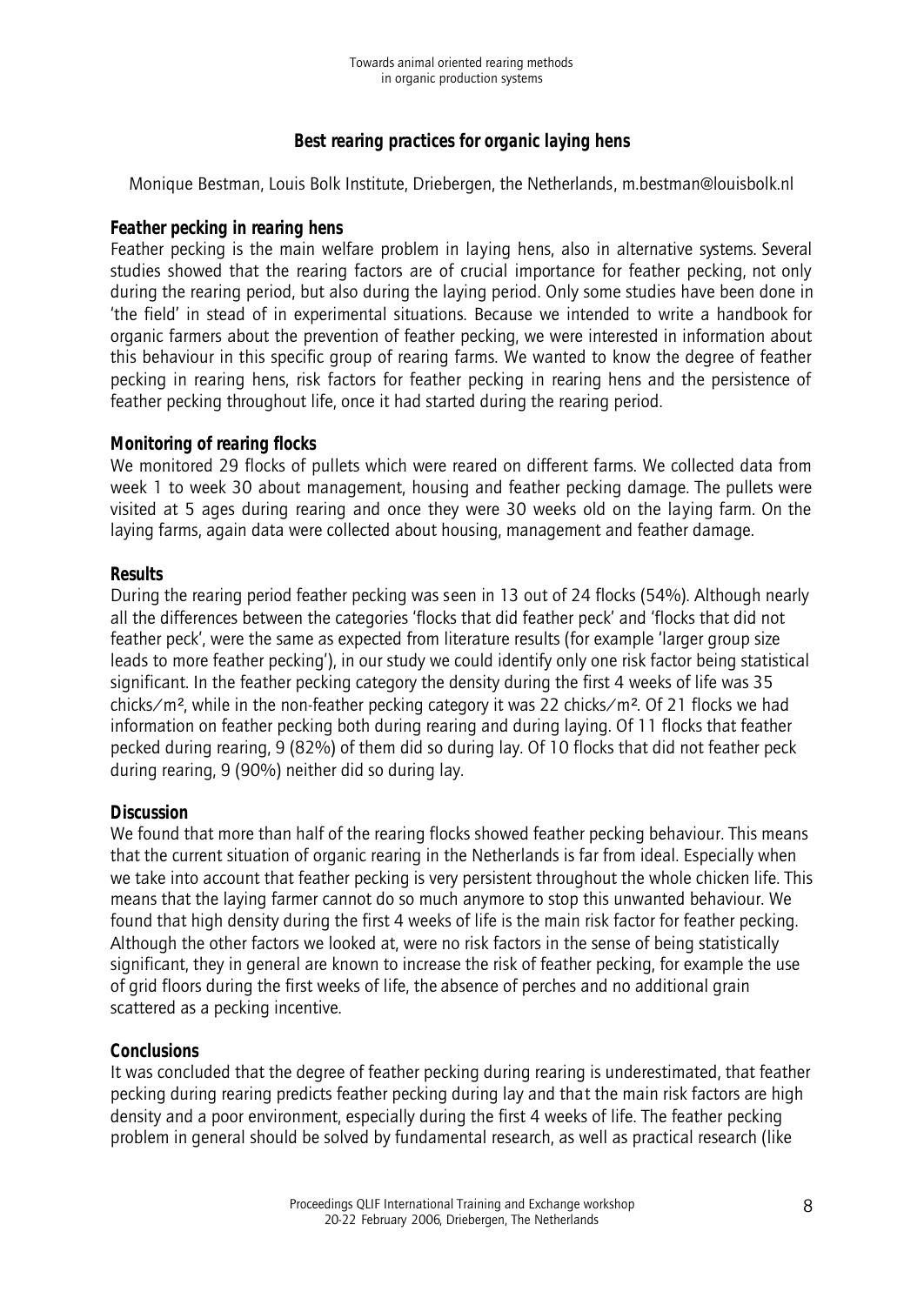the study presented), followed by effective communication of the results from research to the farmers.

# **Overall conclusions by editors**

- • **Degree of feather pecking during rearing underestimated**
- • **Feather pecking during rearing predicts fp during lay**
- • **Main risks are high density and poor environments**

**Risk factors 0-6 weeks**

- • **group size**
- • **density**
- • **floor cover**
- **Risk factor 7-17 weeks**
- • **scattered grain**

**How to solve the feather pecking problem**

- **Fundamental scientific research**
- • **Practical research**
- • **Effective communication of results to farmers**
- • **Evaluation of implication in daily farming practice**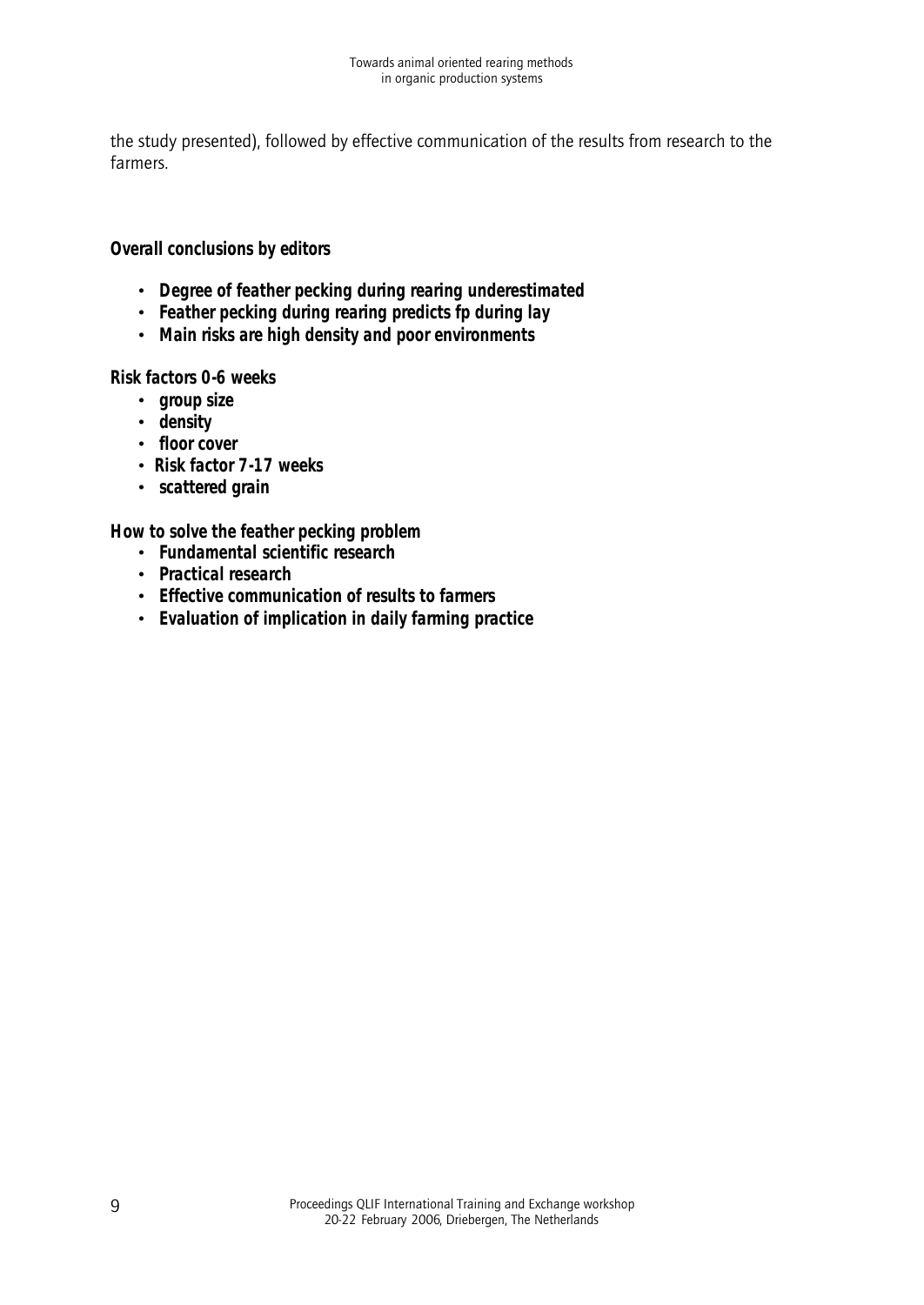# **Developing rearing practices for the future**

Ron Methorst, Agro Eco Consultancy, Bennekom, the Netherlands

#### **Image versus reality**

The image of organic poultry farming is better than the reality. Consumers think that all chickens are being kept outdoors and that they look very fine. The reality is that on a part of the farms the chickens show signs of feather pecking and that the outdoor run is not used so well. Not all farmers see this as a problem. For those type of farmers only a strict control system can help them to develop in a good direction. Also, organic rearing does not receive the attention it needs to have. This is because a lack of standards and because there is no demand from laying hen farmers or even from consumers to trigger a good development.

### **What is needed in order to improve the situation**

There should be standards in order to force poultry farmers to doing better. At the same time farmers should be more aware of the importance of good pullet quality. In order to develop more knowledge, scientific research should be linked to the farming practice and practical individual farmers knowledge should be made available to other farmers. If more stakeholders such as breeding companies are involved, responsibility is in more hands which might be more effective. Results from research should be reported in a way close to the practice. At the same time study groups should be organised where farmers themselves are in the lead, which means that farmers are being facilitated in their own learning process.

### **Conclusions**

In order to improve organic poultry husbandry, the rearing of the laying hens needs more attention. This should be done by regulation as well as better communication.

#### **Overall conclusions by editors**

**- Dutch laying sector creates an image that does not exist**

- **Quality of rearing layers in the Netherlands is poor**
- - **In the Netherlands there are two types of farmers:**
	- **farmers who really like to go organic**
	- **farmers who want to make money**

**That's why there is a need for strict and clear rules and a strong controlling body**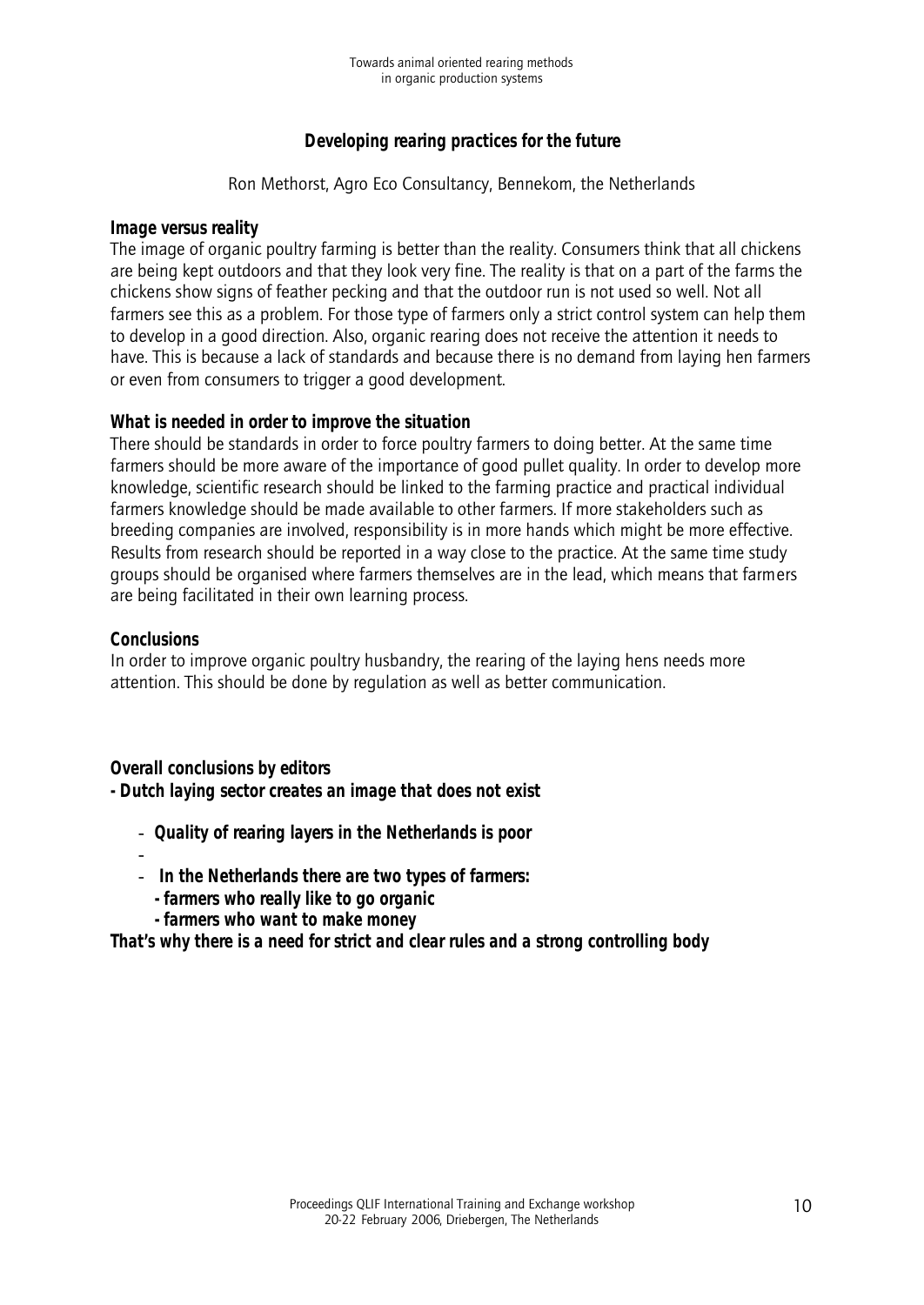# **Suckling systems at organic dairy farms in The Netherlands**

Jos Langhout, Louis Bolk Institute, Driebergen, the Netherlands, j.langhout@louisbolk.nl

# **Introduction**

Both farmers and consumers increasingly ask for a more natural calf rearing method than bucket feeding in organic dairy farming. Only few farmers are familiar with more natural rearing systems which are based on maternal behaviour and the importance of bonding between cow and calf. Compared to artificial calf rearing, suckling systems are beneficial to the welfare of calves. The calves will be nursed by their mother, suckled with milk, learn to eat roughage at a younger age, have social contact with other calves and cows and have space enough to exercise and play. Most of these factors are absent in artificial calf rearing systems. Bucket feeding reduces contact between cow and calf to a minimum. Long accepted housing and milking concepts are barriers for farmers to move away from bucket feeding. The benefits of rearing calves with the mother's involvement, such as weight gain potential, efficient colostrum intake, adding value to milk of animals otherwise discarded and increased activity of cow and calf are underestimated.

Different methods are practised., three suckling methods can be distinguished. Single suckling during the colostrum period is practised during the first three days postpartum. The mother is not milked mechanically unless this is necessary for udder health or when there is a need to support the calf with additional feeding. After this period, there are two options: single suckling with additional milking or multiple sucking without additional milking. When single suckling is practiced, the calf is introduced with its mother into the dairy herd mother and the mother is milked mechanically twice a day. With multiple suckling is the calf is removed from its mother and moved to a nurse cow. The nurse cow is housed separately from the diary herd, not milked mechanically but sucked by one up to three calves.

In a pilot study two calf rearing methods were evaluated at two organic farms. The aim of the overall project is to develop an alternative calf rearing system for replacement calves that will improve animal welfare on dairy farms and meets the requirements of farmers in terms of practicality and cost.

# **Results**

Youth growth on milk seems relatively easy. Suckling calves show increased growth compared to bucket fed calves. The difference in weight develops in the first months. At farm two the mean growth of suckled calves pre weaning was 0.97 kg/day vs. 0.59 kg/day for bucket fed calves, the difference is 0.38 kg/day (P< 0.1). For the second month a difference of 0,5 kg per day was found (P< 0.001). There was also a difference in weight development of suckled calves between farms. This can be explained by the duration of the suckling period. After weaning the increased growth levels out, nevertheless the difference in liveweight accomplished in the first months holds. From the age of 18 months partum affects the weight development. After calves are weaned their ration largely exists of roughage, often of inferior quality, because the best quality roughage goes to producing animals. Moreover, because of the relative high cost of organic concentrate feed, calves receive a limited quantity. As a result sub-optimal feeding conditions might occur. The average age at calving of heifers at organic or extensive conventional farms is higher than on conventional farms. On this basis it is hard and costly to reduce the age at first calving. At farm one the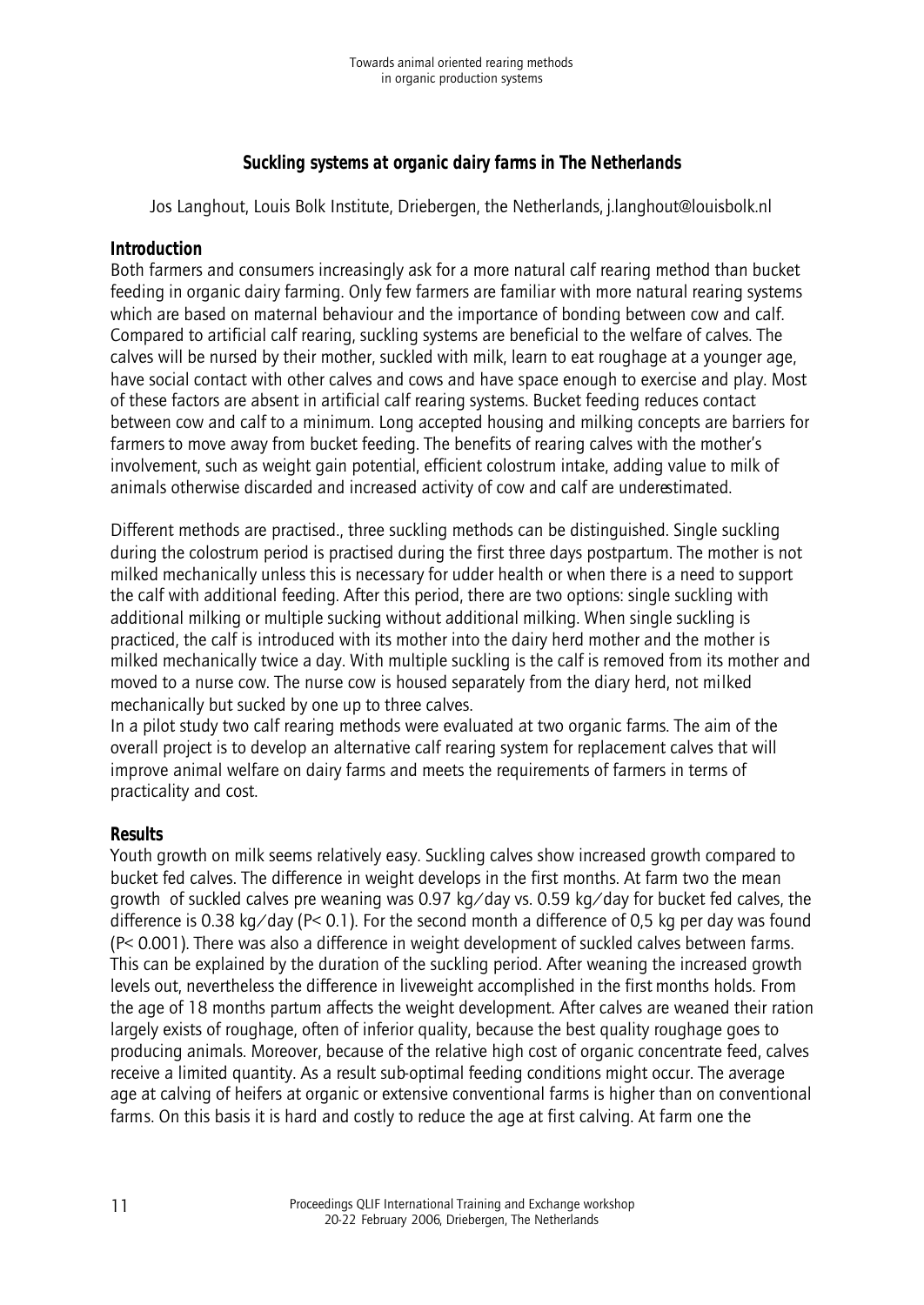development (weight) of calves was such that the farmer decided to introduce the suckling calves at an earlier age to the bull than the bucket fed calves.

**Overall conclusions by editors**

- **Alternative calf rearing systems are developed by motivated farmers who initiate a new system, adapt it and make it work for on their farm. It's the essence of innovation**
- **If farmers learn to trust and to apply the system, there can be a lot of benefits (labour, calf growth, welfare)**
- **Strong point: it is good for the image (consumers)**
- **If your aim is to increase natural behaviour, you also have to accept the consequences (man-animal relation, milk let-down, etc)**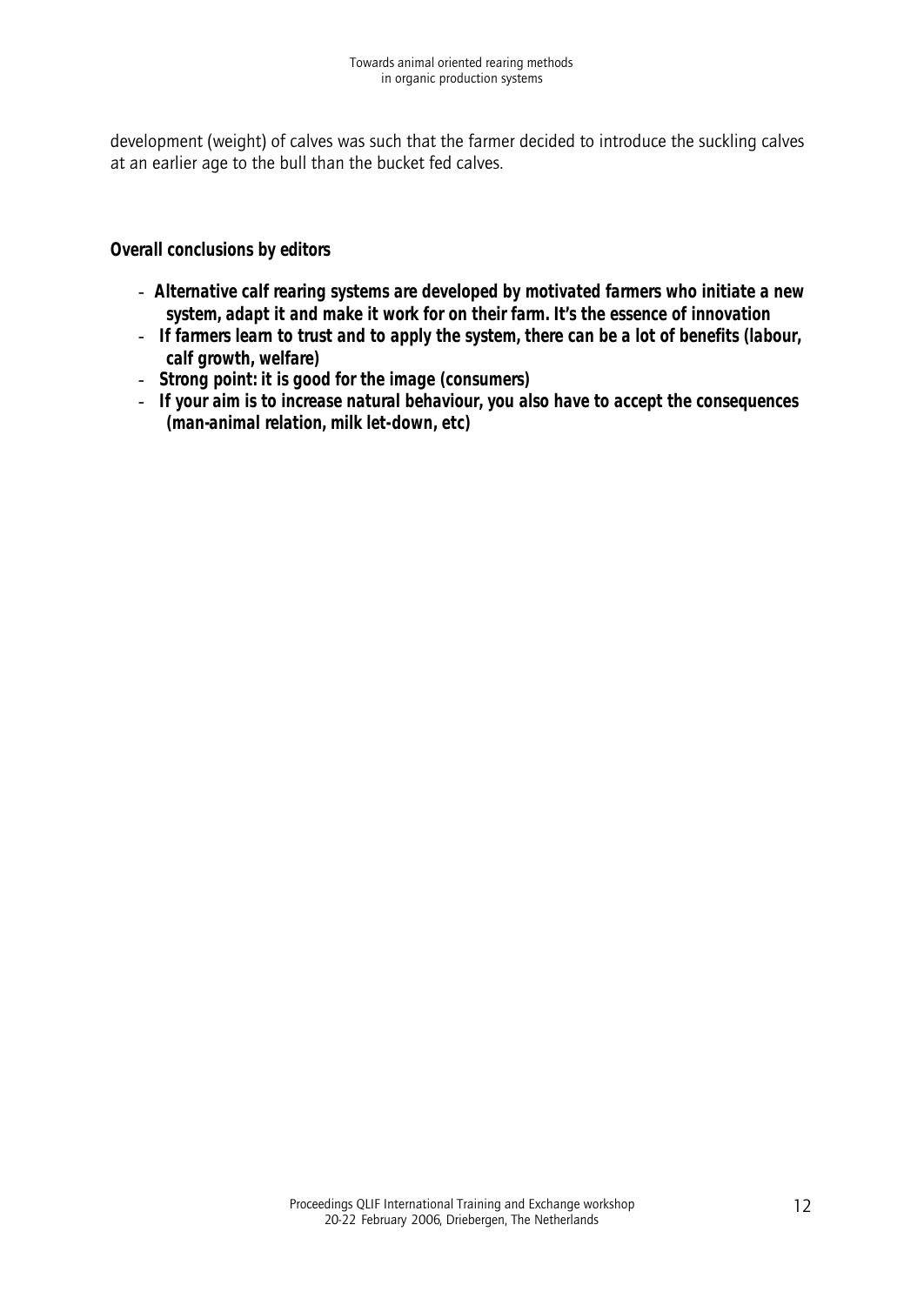# **Calf rearing at Frankenhausen research farm and organic pilot farms**

Ton Baars and Jenifer Wohlers, Faculty of organic agriculture, Kassel University, Witzenhausen, Germany.

Ton Baars initiated calf rearing in a suckling system at Frankenhausen research farm in September 2005. So far focus has been on acceptance and development of the system and the participative process with responsible co-workers. Project activities should take place between July 2006 and December 2008.

Research goals are:

- Improved mother-child relationship
- Improved herd structure (horned animals)
- Development of ruminant in terms of fat, growth, rumen development
- Balance between wild and domesticated behaviour
- Find a solution for additional costs and losses

In more detail the research will look at:

- First 5 days after birth: attention to mother or caretaker, milking
- Control of milk consumption
- Mother or nurse cow?
- Weaning: gradual or abrupt?
- Post-weaning feeding

It is very important to validate that suckling systems are advantageous and to make clear to farmers and researchers that it works. Thus there is a need to make things measurable. Options are:

- Non-evasive methods for stress: e.g. heart frequency, as an instrument to understand and improve the impact of the rearing system
- Behavioural studies
- Weight development
- Health
- Man-animal relationship
- Co-operation with experienced pioneers, "systems that work", exchange and mutual learning

It was explained that starting new calf rearing system at a research farm was not an easy process. At the start all possible negative aspects are brought forward. It takes time and effort to deal with this. At the same time it is very important that before the start of the research experience is gained with the system, because otherwise it is impossible to use the first research data.

Therefore it was decided to, at the same time, start a field research. In Germany there are at least 40 dairy farms which practice suckling during calf rearing. A comparative study could be carried out, e.g. farms which are satisfied with the systems and farms which are not.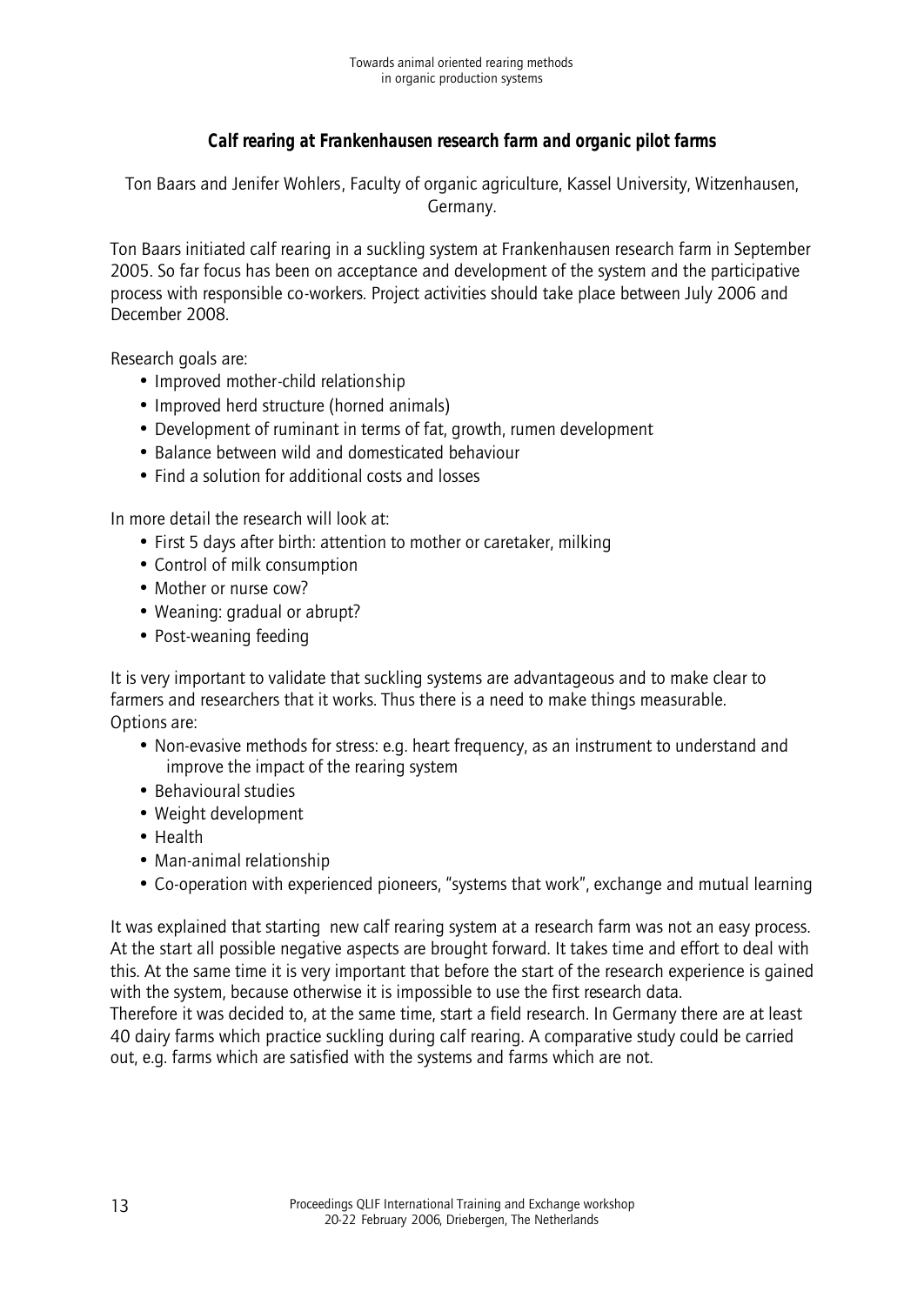A selection of experiences which were presented:

- A cow which was calving down was placed in the herd. The cow saw a young calf and stopped giving birth.
- First calves which were reared in a suckling system were relatively wild, afraid of people
- After weaning nose-contact should remain possible, but access to udder should be prevented at all times.

Illness of responsible caretaker had substantial impact on behaviour of animals

#### **Overall conclusions by editors**

**- Importance of man-animal relationship!**

**- "self-chosen prototypes" ; farmers who go for it themselves create systems that work. You can't force innovations upon farmers.**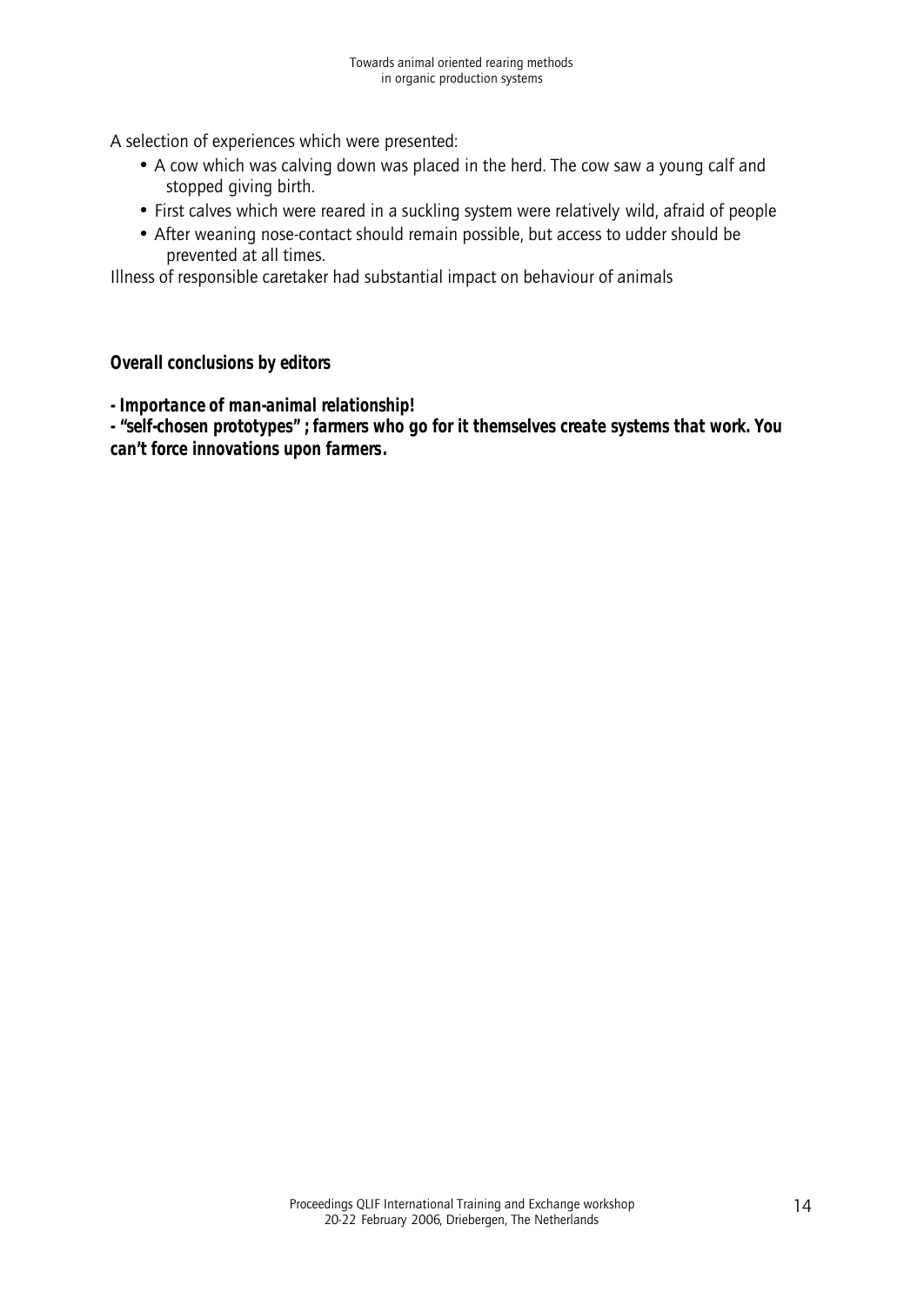# **Experiences with rearing from a research point of view**

Berry Reuvekamp, Animal Sciences Group from Wageningen UR, Lelystad, the Netherlands, berry.reuvekamp@wur.nl

## **How to receive good quality pullets as a laying hen owner**

Order your replacement hens in time. Do know what is important in order to demand the right things. Make clear what you want by contract and what will be done when something goes wrong. Stay in good contact with the persons who are responsible for the rearing of your hens. Make additional agreements about the vaccination schedule, litter, additional grain scattered, perches, feeding programme, outdoor area, growth, light schedule, health tests and administration by the rearing farm. Last but not least, visit the rearing farm at crucial moments. Pay extra attention to your animals the first time after they arrived on your farm.

### **Research topics for the future**

100% organic feed. Is roughage needed and if so: of what type and how much? What is the right weight gain? At what ages and how much should the following be provided: litter, scattered grain, perches. How to get all demands satisfied in different types of stables? At what time should an outdoor run be available and what should it look like? What is the effect of a winter garden and what should it look like?

### **How to get rearing farms do the right thing**

Bring the farmers together to exchange their knowledge. Make them aware of why things are important. Show the effects of rearing conditions by together looking at the animals when adults. Be willing to pay more for the hens, if necessary.

# **Overall conclusions by editors**

- **showed many examples of enrichment in poultry rearing; how to set priorities?**
- **If you want good quality laying hens, you have to make clear arrangements (contracts) and be willing to pay more**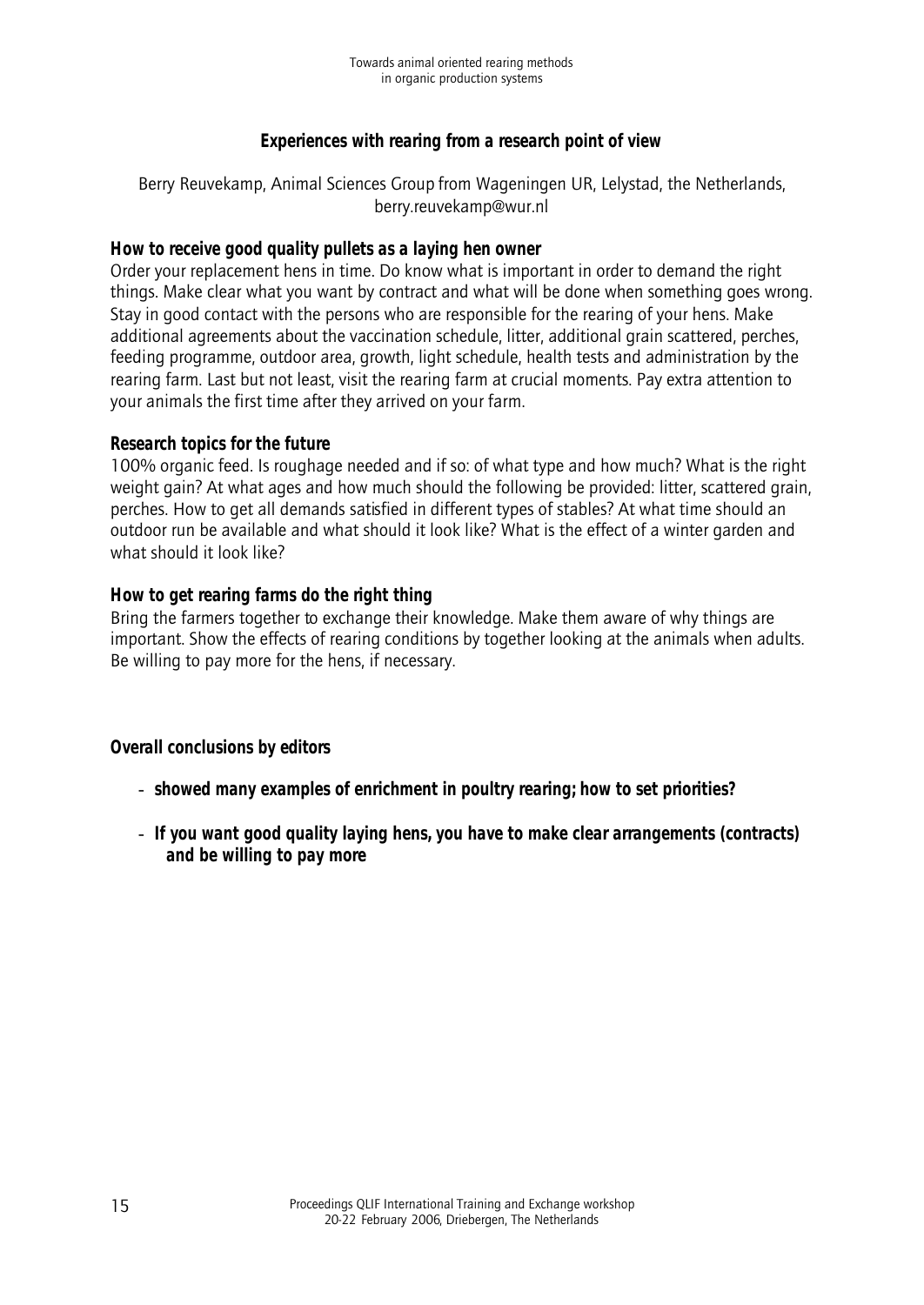# **Welfare aspects of pullet rearing – behavioural freedom versus health?**

Ute Knierim, University of Kassel, Witzenhausen, Germany

# **Animal health versus animal welfare?**

Animal welfare consists of a physical and a psychological component. Both should be all right in order to reach a good welfare. They can be measured by measuring health and behaviour. Welfare is a gradual parameter, not just a yes/no parameter. In poultry husbandry several resources can be called necessary for animal welfare, but at the same time they can form a risk for animal health. These resources are daylight, perches, substrate for dust-bathing and foraging, space, a suitable group size and access to a free range area (see later in this text).

Possible health problems in alternative systems (such as organic), are infectious diseases, parasites, bone fractures (because of bad perches or shortage of calcium), bumble foot, fatty livers, feather pecking, cannibalism and predation. Concerning infectious diseases we should look for the right balance between offering stimuli in order to develop the immune system and good hygiene in order to prevent 'unnecessary' illness.

Naturally, animals are born and reared in the same environment as their parents. This prepares them for infections by receiving antibodies that are fit to the place they are living in. In modern poultry husbandry (also organic), the different generations are kept separated from each other and during its life, a chicken is moved several times from the one place to the other. To which environment can or should such an animal adapt? Breaking the natural 'cycle' of all generations living in the same area, may lead to not being fully prepared for the production period, from the immunological point of view. Against certain diseases, vaccinations can be given. However, vaccinations could have side effects.

As mentioned before, some aspects that are beneficial to animal welfare, might be a risk for animal health. Daylight increases the general activity. If there is already feather pecking, this will be increased too. Perches can house blood mites and if not shaped properly, may lead to bumble foot. Substrate, if not managed properly, can form a risk for diseases. More space and lower stocking density make rearing expensive. A free range area contains also certain pathogens.

#### **Conclusions**

Many resources necessary for greater behavioural freedom are also beneficial in health terms if managed properly. Economy poses the greatest restrictions. However, infectious diseases are a special problem. Even in organic husbandry, breeding, rearing and keeping of poultry are far away from natural conditions. Keeping of flocks of some hundreds or thousands of birds is not possible without certain interventions. Their nature and degree needs further research.

# **Overall conclusions by editors**

**Health in agricultural system is complicated through breaking the natural life cycle of being born, raised and live on the same spot. Animals in immunological way are probably not ready for the place were they have to produce.**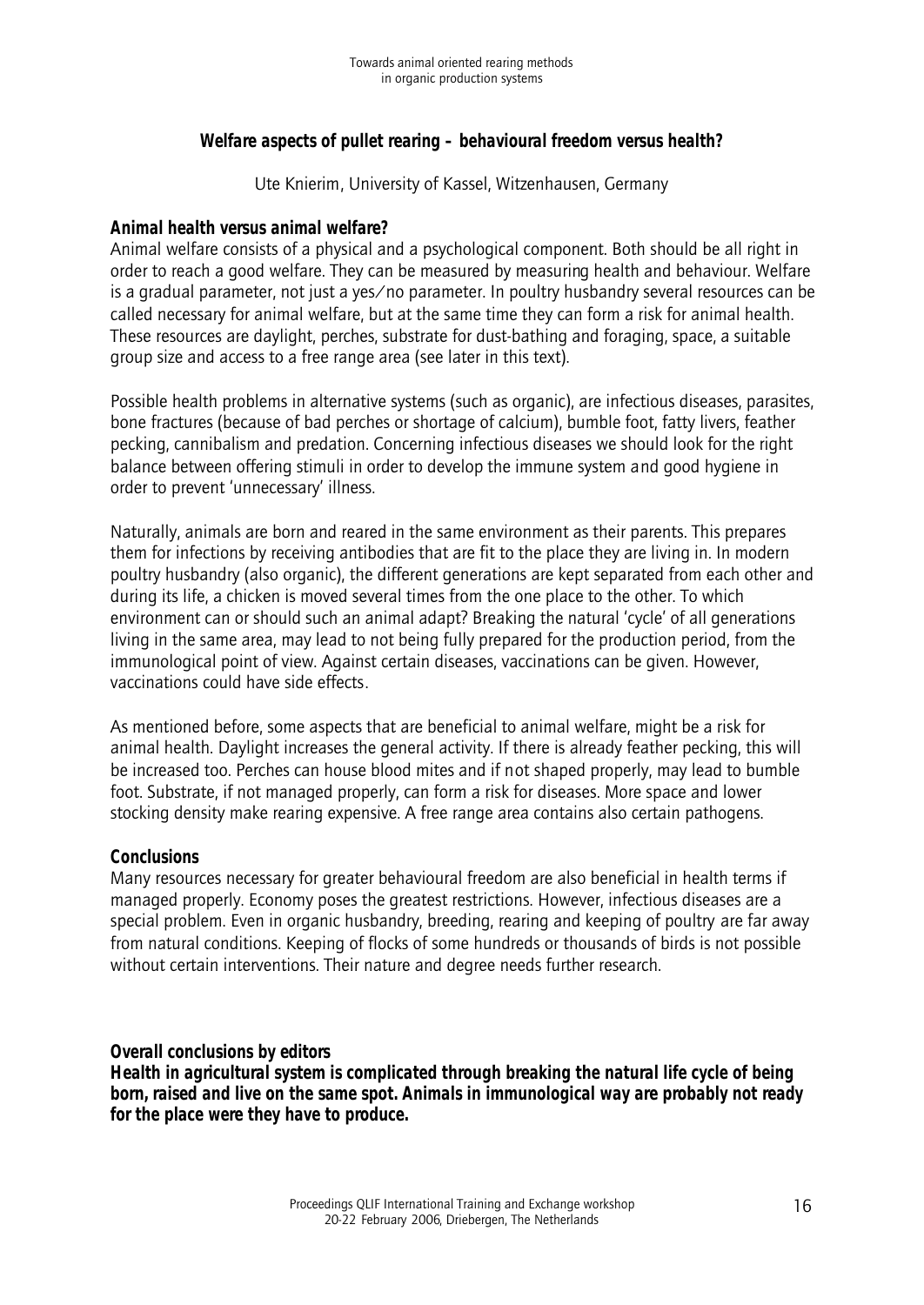# **Animal health in organic production systems in practice**

Kathryn Ellis, University of Glasgow, Faculty of Veterinary School

The Veterinary school is involved in several case studies  $\angle$  field programmes. Presented were three case studies: 1) calf rearing on an organic farm, 2) a mastitis investigation on an organic farm, 3) veterinary education regarding organic systems. In general, each case study approach involves farm visits & discussion, report in writing, list of action points (immediate, medium and long term advice) and follow-up.

# **Calf rearing**

Currently little data is available detailing organic dairy farmers' approaches to calf rearing in the UK. Also farmer participation is a constraint.

In calf rearing problem presented, which concerned an increase in calf mortality, ill-thrift and poor nutritional management the suggested advice was:

- Short-term:
	- Reduce calf density
	- Better feed availability
	- More consistent milk routine
	- Monitor calf health closely (a check list was provided for the stockman )
	- Suggest that one person is responsible for calf rearing
	- Revise calving practice (clean pens, dip navels)
	- Method of castration changed? (from surgical to non-surgical)
- Medium term: Consider other accommodation options on the farm
- Long term: Consider change in rearing system? (Longer suckling times for calves)

# **Mastitis control**

Encountered problem was a rising bulk tank SCC problem. Intervention is stimulated by threat of no milk sales from buyer as geometric mean SCC >400,000 cells/ml.

Clinical treatments consisted out of:

- Homoeopathy (vulval spray)
- Herbal lactating cow intra-mammary tubes (*Aloe vera* based tubes and tea tree oil based tubes)
- Antimicrobial

# **Results**

Short term advice:

- To reduce BTSCC < 400,000 cells/ml (to allow sale of milk). Milk high SCC cows as a separate 'dirty' herd not contributing to the bulk tank.
- Cull a number of cows based on bacteriology & mastitis history
- Antimicrobial treatment where appropriate: some high SCC milk was being withheld anyway so increased withdrawal due to antibiotics was not a problem
- Ensure closure of the teat sphincter after milking, confine cows to standing area of at least 20 minutes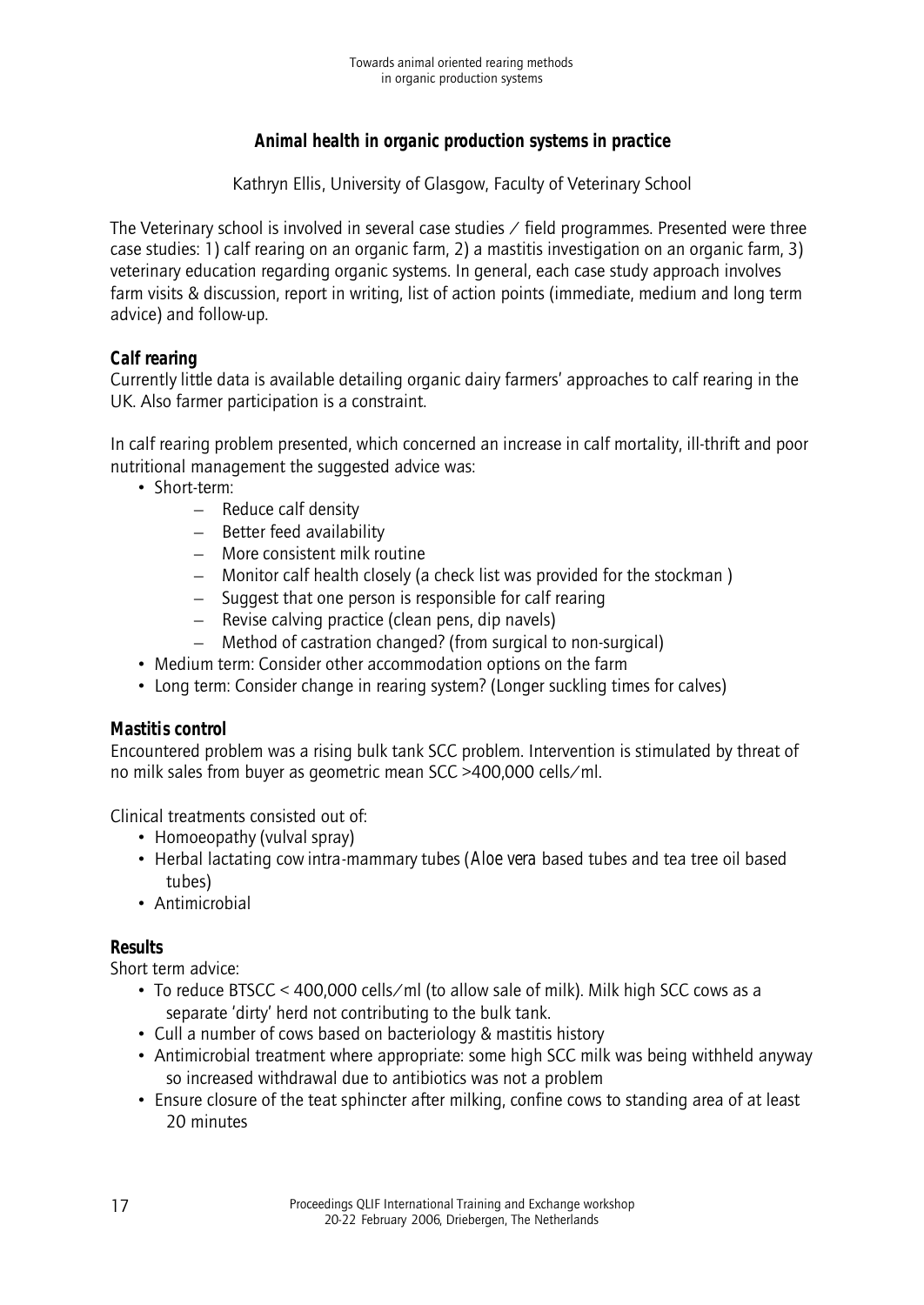- Further investigation: California Mastitis Testing (CMT) and bacteriological examination
- Targeted sampling bacteriology

Medium and long term advice:

- Culling policy: cows with > 3 cases of mastitis in the same quarter, or > 5 cases of mastitis in any quarters in one lactation should be prioritised for culling
- Consider use of internal teat sealant at drying off (i.e. Orbeseal, Pfizer)
- Continue bacteriological monitoring of cases

## **Veterinary education**

An important question in the presentation of Kathryn Ellis was where do vets fit in to organic farming? According to Kathryn it is important for a good vet to understand the 'whole food chain approach' (including consumer and farming legislation). They should focus on understanding what their clients are trying to achieve. Vets can potentially make an important contribution to organic farming as they receive training in disease epidemiology, economics, control and prevention.

They should:

- consider all aspects of disease (aetiology, risk factors, treatment, control)
- be able to offer advice
	- short term help
	- long term achievement of organic principles

Vet and farmer should learn from each other along the way! Vets should realize that potentially there is an extra dimension of job satisfaction in dealing with organic farmers. Vets should also acknowledge the existing variety of farmers in terms of general stockman ship and be prepared to work along organic regulations and organic principles.

Organic research Project on Organic dairy calf rearing (summer student 2006)

# **Project aims:**

- To collect baseline information on dairy calf rearing practices and calf health on organic dairies in Scotland.
- To evaluate under what circumstances farmers would consider participating in a wider study of suckled calf rearing of dairy calves
- To establish realistic markers of cow and calf health and production under organic systems
- To start planning of larger intervention study, including behavioural and welfare aspects of suckled dairy calf rearing in UK systems

# **Overall conclusions by editors**

**The role of the veterinarian should be much more than acute problem solving. Both veterinarians and farmers should be aware of this. Especially in organic farming more skills are needed from the veterinarian, such as a broader view on health care. 'Rearing of veterinarians'.**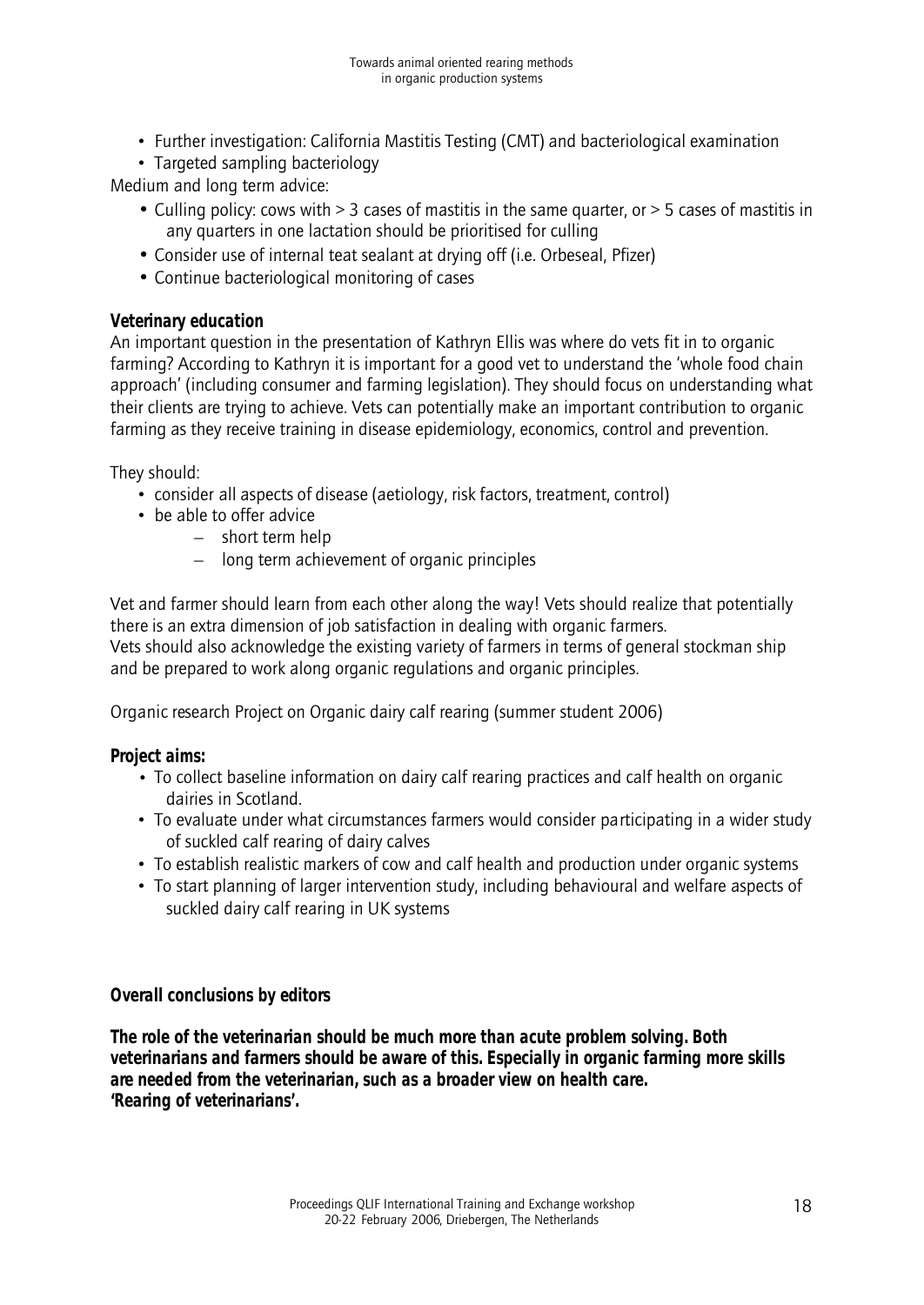# **FIELD VISIT DAIRY CATTLE FARMS**

# **Jan Vrolijk, Oosthuizen:**

## **"You can clearly observe natural behaviour in suckling systems"**

In the summer of 2002 dairy farmer Jan Vrolijk started with a new method to rear the calves he wanted to keep to replace his dairy cows. One reason to change was the persistent question of consumers why calves were being taken away from their mothers just after birth. A second reason was that the new rearing method fitted in very well with Jan's extensive style of farming. But there were more reasons: Jan believed intake of colostrum and milk, combined with a controlled and gradual contact with prevalent germs at his farm, should boost the development of general resistance of his future dairy cows.

The first year Jan experienced that just after weaning calves and their mothers were very unsettled and stressed. Sometimes cows had more problems with the separation than calves. Because of this Jan adapted his approach. In summer newly born calves stay with their mother and go to the pasture. In winter newly born calves stay with a nurse cow in a separate pen in the stable. Some farmers say that rearing calves in a suckling system makes them less easy to handle or even wild. Jan doesn't notice this. "*Because I often walk through the milking herd, the animals are very tame. And because calves born in summer go to the pasture with the rest of the dairy herd they develop a herd mentality early on. They know the routine.*"

In autumn 2004 the first suckling calves became cows. Jan observes increased natural behaviour in those animals. "*That's nice, but we also have to learn to deal with the negative aspects of natural behaviour. For example disruption after weaning and cows not letting drop their milk when they are suckling. The farmer too is part of a process of change*."

### **Nils Spaans, Broek in Waterland:** *"Healthy calves and little work"*

Because he was not satisfied with the development and growth of his calves, 3 years ago Nils Spaans started to rear calves with nurse cows instead of rearing them on a brand new automatic milk dispenser for calves. A crippled cow which produced little milk and could not be milked by the milking robot was the start for a change. She became the first nurse cow.

According to Nils it is important that calf and nurse cow spend the first ten to fourteen days separate from other animals. "*You have to keep an eye out for everything to go right this first period and if they are in a bigger group you lose the overview"*.

Weaning is another point of attention. It is a very stressful moment for both calf and cow. Nils tries to decrease the stress by always making sure weaning takes place inside the stable. During the weaning process Nils makes sure cow and calf can still see each other after the physical separation. "*If you wean when animals which already go grazing, cow and calf make a lot of effort to find each other and you end up looking for lost calves.*"

Future strategy is to let the cows calve down during the summer period. Thus calves can spend a lot of time outside. This results in fewer problems with housing space and better hygiene. Nils states that as a farmer you need some guts to give the cows the responsibility to rear the calves. "*But you learn quickly. You learn to distinguish between a real sick animal and an animal*